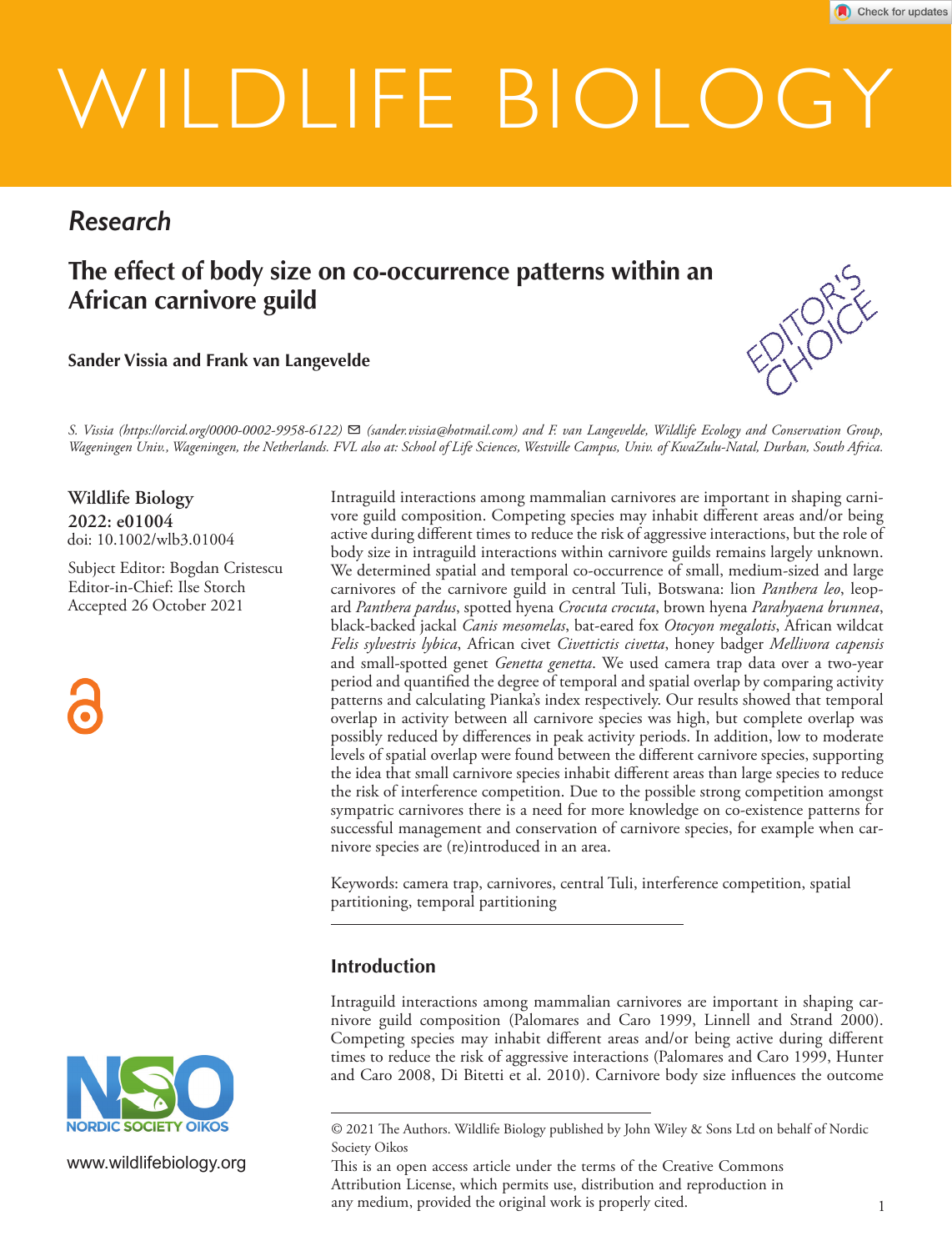of interference interactions, with larger carnivores able to exclude or kill smaller carnivores (Palomares and Caro 1999, Donadio and Buskirk 2006). Small mammalian carnivore species possibly experience the strongest effects as they are more likely to be killed by other carnivores (Palomares and Caro 1999, Hunter and Caro 2008, Bischof et al. 2014). However, small carnivore species are often wide-ranging generalists whose diets overlap with numerous sympatric larger carnivore species whereby they possible experience the strongest effects due to exploitative competition from dietary overlap and interspecific killing (Caro and Stoner 2003, de Satgé et al. 2017). Alternatively, some smaller carnivores may also benefit from larger carnivores through food provisioning at kills (Prugh and Sivy 2020). Consequently, smaller carnivore species may alter habitat use (Fedriani et al. 1999, Palomares and Caro 1999, Durant 2000, Linnell and Strand 2000, St-Pierre et al. 2006, Prigioni et al. 2008) and activity patterns when larger carnivore species are present (Hayward and Slotow 2009, Bischof et al. 2014).

Most studies on spatial and temporal overlap or avoidance among mammalian carnivore species have focused on either large and medium-sized carnivore species (Fedrianiet al. 1999, Buskirk 2000) or small carnivore species (Martinoli et al. 2006, St-Pierre et al. 2006, Prigioni et al. 2008, Chen et al. 2009) and comparatively little research has been done on species interactions within an extensive carnivore guild with small, medium-sized and large carnivore species (but see Rich et al. 2017, Monterroso et al. 2020, Zhao et al. 2020). Knowledge on co-existence patterns in these guilds is vital for successful conservation and management since they might be affected by (re)introduction or local extinction of carnivore species (Slotow and Hunter 2009). Since carnivores are important in protecting ecosystem functioning a decline in carnivore populations may result in changes in the structure and function of ecosystems with cascading effects on prey or sympatric mesopredators (Ripple et al. 2014).

Interspecific interactions can be evaluated by assessing cooccurrence patterns (MacKenzie et al. 2004, Richmond et al. 2010). Here we evaluate temporal and spatial overlap and avoidance of small, medium-sized and large African mammalian carnivore species as indexed by spatial and temporal cooccurrence data from camera traps. In the African savannas, the mammalian carnivore guild consists of multiple large, medium-sized and small carnivore species, and as a result co-existence is likely facilitated by spatial avoidance or differences in activity patterns (Palomares and Caro 1999, Di Bitetti et al. 2010). Previous studies focused on analysis of interspecific killing events and suggested that body size ratio between different carnivore species is the most important factor for the strength of intraguild interactions (Palomares and Caro 1999, Donadio and Buskirk 2006, Monterroso et al. 2020). For example, Monterroso et al. (2020) found that larger carnivore species dominate over smaller ones with body size ratios of ~4, above which local intraguild coexistence is unlikely.

However, carnivore interactions can also be non-lethal and more subtle but still result in temporal and/or spatial avoidance. We predicted that species pairs that are different in body size would be more likely to display niche segregation as a result of dominance hierarchies. Conversely, niche segregation between similar sized species may occur due to competition for the same resources and hence are more likely to display spatial and temporal avoidance. Furthermore, smaller carnivore species may reduce competition by using areas with high habitat complexity resulting in lower encounter rates (Janssen et al. 2007) that may be in areas with high vegetation cover, especially during the wet season. Consequently, we hypothesize that spatial and temporal overlap for the different species pairs is higher when vegetation cover is high and during the wet season due to higher habitat complexity.

# **Material and methods**

#### **Study area**

We collected camera trap data in central Tuli, Botswana, which is an approximate 600 km<sup>2</sup> protected area consisting of privately-owned properties. Most of the properties host small-scale tourism enterprises or private holiday houses and a few properties have livestock. There are no internal fences between the different properties allowing for free animal movement between the properties while there is a boundary fence between central Tuli and the communal lands. A 200 km2 area was delineated in central Tuli where a camera trap grid was used to capture mammalian carnivore species. Human pressure on carnivore populations in central Tuli is minimal with little road traffic and few cases of subsistence poaching.

The dominant flora is riverine woodlands with large bands of large fever berry trees *Croton megalobotrys* and mopane *Mopane-Combretum* shrub savanna. Most precipitation falls during the wet summer months, spanning from November to April, with 350 mm average annual rainfall. The mammalian carnivore guild is rich with lion *Panthera leo*, leopard *Panthera pardus*, spotted hyena *Crocuta crocuta*, brown hyena *Parahyaena brunnea*, black-backed jackal *Canis mesomelas*, bat-eared fox *Otocyon megalotis*, African wildcat *Felis sylvestris lybica*, African civet *Civettictis civetta*, honey badger *Mellivora capensis* and small-spotted genet *Genetta genetta* all being present in central Tuli.

#### **Sampling design and field methods**

An average of 12 camera trap stations were set in rotation in a block-survey design spaced 1–2 km apart, placed on trees at a height of 40–60 cm. Each of the three blocks was surveyed successively for 24–33 days after which the stations were moved to a different block. Each station consisted of two motion-activated cameras (Bushnell, E3) and were placed at game trails, roads or drainage lines to maximize capture probability of mammalian carnivore species. No baits or lures were used to increase detection rates of carnivores. Cameras were checked weekly to change batteries and download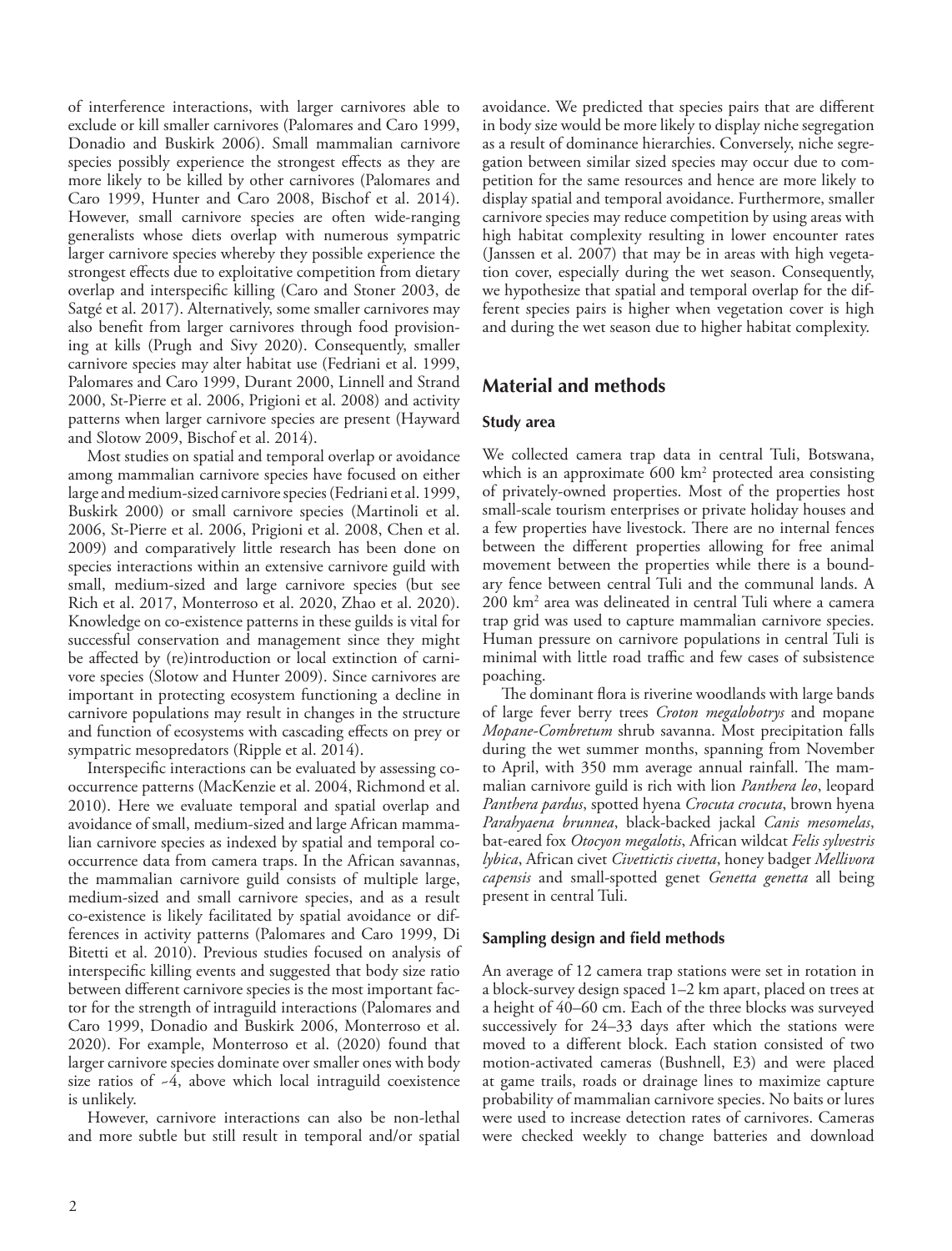Table 1. Description of variables and models evaluated for both temporal and spatial overlap.

| Model          | Predictor variable | Description                                                                                                                                                     |
|----------------|--------------------|-----------------------------------------------------------------------------------------------------------------------------------------------------------------|
| M1             |                    | Body size ratio ( <sup>10</sup> log) Body size ratio was calculated using the mean weight ratio (heavier:lighter species) and was <sup>10</sup> log-transformed |
| M <sub>2</sub> | Vegetation         | Vegetation was classified in 1) low vegetation and 2) high vegetation                                                                                           |
| M <sub>3</sub> | Season             | Season was classified in 1) dry season and 2) wet season                                                                                                        |

images. Cameras were set to run continuously and to take three photos per trigger with a 5 s delay. To ensure independence of photographic capture events any photographs of the same species captured within 15 min were recorded as a single event unless it could be confidently determined it was a different individual (Kolowski and Forrester 2017).

At each camera trap station, we recorded characteristics of the habitat, such as vegetation cover (low/high), and season (dry/wet) when the camera trap was active, as these covariables may affect opportunities for competing species to cooccur (Cozzi et al. 2012, Vanak et al. 2013, Rich et al. 2017). In order to determine vegetation cover, six photos were taken at knee height at each camera trap station at 30 m distance on either side of the camera at 90- and 270-degree angles from the road/track. Subsequently, photos were divided into sixteen squares and squares in which vegetation cover was over 50% were summed (Van der Weyde et al. 2018). Vegetation cover was classified as high when  $\geq 8$  squares had a vegetation cover over 50%. In central Tuli the wet season spans from November to April and dry season from May to October.

Camera trap data was collected from September 2018 to December 2018 and June 2019 to September 2020. Ridout and Linkie (2009) conducted analyses on sample sizes as small as 25 capture events to test overlap analyses and similarly we decided to have a minimum sample size of 24 capture events so lion could be included in the analysis. We considered lion, leopard, spotted hyena and brown hyena as large carnivores (> 20 kg) based on average weight, black-backed jackal, African civet and honey badger as medium-sized carnivores (5–20 kg) and bat-eared fox, African wild cat and small-spotted genet as small carnivores ( $\leq$  5 kg). Body size categorisation and calculations were based on Mills (1997).

**Data analyses**

To examine temporal overlap between all different carnivore species the coefficient of overlap  $(\Delta)$  was calculated using the overlap package in R (Ridout and Linkie 2009, Meredith and Ridout 2014). Kernel density estimates of activity patterns were estimated for every carnivore species and subsequently a measure of overlap between different carnivore species distributions was calculated (Ridout and Linkie 2009, Linkie and Ridout 2011, Meredith and Ridout 2016). We used the estimators  $\Delta_1$  and  $\Delta_4$  for respectively sample sizes less than 75 and sample sizes more than 75, following recommendations of Meredith and Ridout (2016). We generated 10 000 bootstrapping iterations to calculate 95% confidence intervals for activity overlap.

To investigate the spatial co-occurrence of species at camera trap stations, we calculated Pianka's overlap index between different carnivore species (Pianka 1973). The index ranges from 0 (no overlap) to 1 (complete overlap), and overlap was considered low  $(0-0.39)$ , intermediate  $(0.4-0.6)$  or high  $(0.61-1)$ (Grossman 1986, Maitra et al. 2020). To test the spatial autocorrelation in capture events of the camera stations, we calculated Moran's I per carnivore species (de Knegt et al. 2010).

Our main prediction was that greater difference in body size of species pairs would affect temporal and spatial overlap. We calculated body size ratio as body size of heavier/ body size of lighter species). The body size ratio was then log transformed. We investigated whether body size, vegetation and season would influence the found temporal and spatial overlap of carnivore species in central Tuli. As the spatial and temporal overlap indices were bounded by 0 and 1, we used beta-regression to test these effects using the 'betareg' package in R (Cribari-Neto and Zeileis 2010) with temporal and spatial overlap as dependent variables and body size ratio, vegetation and season as independent variables (Table 1).

#### **Results**

From 4886 trap nights (mean  $27.1 \pm 3.0$ ), a high number of capture events  $(≥ 24)$  were obtained for brown hyena, spotted hyena, leopard, civet, genet, jackal, wild cat, bat-eared fox, lion and honey badger. The number of capture events for

Table 2. Numbers of independent camera trap events for all different carnivore species in central Tuli, Botswana.

| Species       | Total | <b>Species</b>      | Total | Species               | Total |
|---------------|-------|---------------------|-------|-----------------------|-------|
| Large         |       | Medium              |       | Small                 |       |
| Brown hyena   | 1584  | Civet               | 255   | Genet                 | 93    |
| Spotted hyena | 1370  | Black-backed jackal | 151   | Bat-eared fox         | 27    |
| Leopard       | 377   | Wild cat            | 61    | White-tailed mongoose | 18    |
| Lion          | 24    | Honeybadger         | 66    |                       |       |
| Wild dog      | 13    | Caracal             | 11    |                       |       |
|               |       | Aardwolf            |       |                       |       |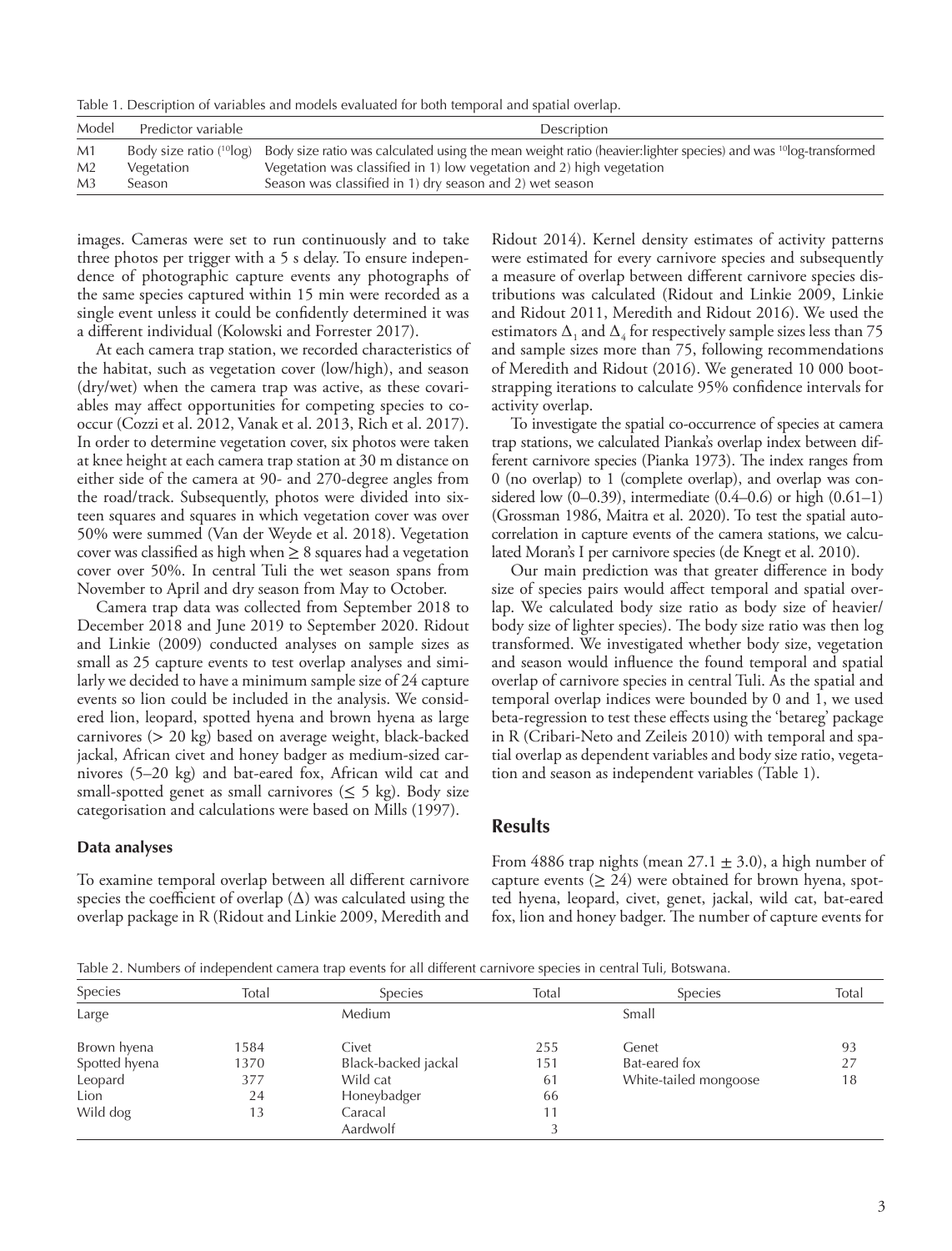

Figure 1. Daily activity patterns of the different carnivore species during the dry season (black solid line) and the wet season (blue dashed line) in central Tuli, Botswana. From left to right: brown hyena, spotted hyena, leopard, civet, genet, jackal, wild cat, bat-eared fox, honey badger and lion.

wild dog, aardwolf, caracal and white-tailed mongoose was low (< 24) and these species were therefore excluded from the analysis (Table 2). We found low values for Moran's I (< 0.01) suggesting spatial independence of the capture events per camera station.

The mean temporal overlap value across all species pairs was 0.78 [0.76, 0.80] ( [95% CI]) indicating that the vast majority of the species pairs showed on average a high degree of temporal overlap (Fig. 1, Supporting information). Activity patterns for all carnivore species showed strong nocturnal behaviour except leopard and honey badger (Fig. 2) which displayed crepuscular behaviour. Only for wild cat, bat-eared fox, honey badger and lion the estimator  $\Delta_1$  was used due to sample size  $\leq$  75.

The mean spatial overlap value across all species pairs was 0.24 [0.20, 0.28] ( [95% CI]) indicating that the vast majority of the species pairs tended on average to spatially avoid each other (Fig. 2). Notably, the spatial overlap between the large carnivore species (brown hyena, spotted hyena and leopard, except lion) was relatively high (Fig. 1, Supporting information).

Our beta-regression analysis indicated that body size ratio did not significantly impact temporal overlap amongst carnivore species pairs (Table 3, pseudo R<sup>2</sup>=0.033, z=−1.348,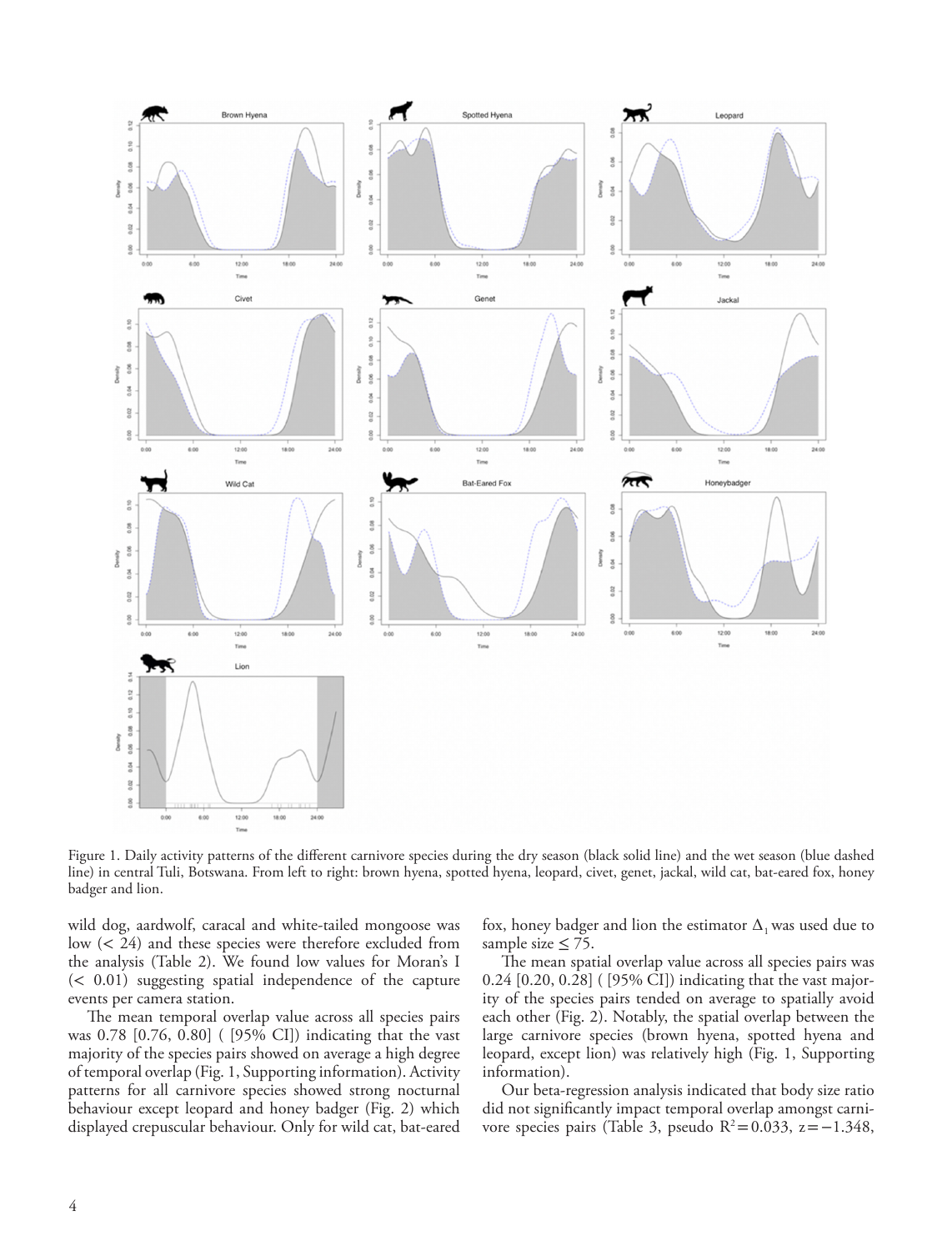

Figure 2. Relationship between temporal overlap and spatial overlap scores of carnivore species pairs. Temporal overlap scores are the ∆1 and ∆4 kernel density estimates. Spatial overlap scores are calculated with the Pianka's overlap index. Colors indicate different pairs of carnivore species: large–large carnivores (small blue square), large–medium-sized (orange diamond), large–small (red dash), medium-sized– medium-sized (big green square), medium-sized–small (orange circle) and small–small (purple triangle).

 $p > 0.05$ ), while temporal overlap was significantly lower in low vegetation compared to high vegetation (pseudo  $R^2=0.22$ ,  $z=-6.197$ ,  $p < 0.05$ ). Lastly, temporal overlap was significantly lower during the dry season compared to the wet season (pseudo R<sup>2</sup>=0.11, z=−4.503, p < 0.05). The beta regression models for spatial overlap between different carnivore species pairs showed a significant negative effect of body size ratio on spatial overlap (pseudo  $R^2=0.06$ ,  $z=-1.986$ ,  $p < 0.05$ ). This indicates that higher body size ratio resulted in lower spatial overlap. Secondly, spatial overlap in low vegetation between the different carnivore species pairs was marginally significantly different from spatial overlap in high vegetation (pseudo  $R^2=0.017$ ,  $z=-1.875$ ,  $p=0.06$ ) indicating that spatial overlap tends to be lower in areas with high vegetation. Lastly, season significantly impacted spatial overlap (pseudo  $R^2=0.034$ ,  $z=-2.531$ ,  $p < 0.05$ ) which indicates that spatial overlap was lower in the dry season compared to the wet season (Table 3).

### **Discussion**

In this study we investigated the temporal and spatial overlap of small, medium-sized and large mammalian carnivore species in central Tuli, Botswana. Our study provides important knowledge on the role of body size, vegetation and season in shaping local carnivore guilds. Our primary finding strongly supports the prediction that body size ratio significantly affects the spatial overlap between different carnivore species pairs. Specifically, we found that an increased body size ratio, i.e. larger body size differences between two species, generally resulted in lower spatial overlap. This suggests that that smaller carnivore species avoid sharing space with larger species most likely because larger species are able to dominate over smaller ones (Monterroso et al. 2020). In addition, temporal overlap was not significantly affected by body size ratio. Our results fail to demonstrate low temporal overlap and actually found high temporal overlap between smaller and larger carnivore species (Ramesh et al. 2017, Miller et al. 2018, Chaudhary et al. 2020, Vissia et al. 2021). These results suggest that subordinate carnivores avoid dominant carnivores in space but not in time.

Our second finding highlighted the significant impact of vegetation on temporal and spatial overlap. Specifically, we found that temporal overlap was lower in low vegetation suggesting that carnivore species more strongly avoided each other in areas with low vegetation compared to high vegetation. Persson and Eklov (1995) and Janssen et al. (2007) showed that smaller carnivores prefer more dense vegetation cover and use habitat structure as refuge hereby reducing the negative effects of possible intraguild predation. A possible explanation might be that there is less of a need for smaller

Table 3. Model comparison table for beta regression models with temporal overlap and spatial overlap as dependent variable and body size ratio (log), vegetation (low versus high) and season (dry versus wet) as independent variables.

|         |                 |         | Temporal overlap |         |         | Spatial overlap |       |  |
|---------|-----------------|---------|------------------|---------|---------|-----------------|-------|--|
| Models  | Variables       | Coef    |                  |         | Coef    |                 |       |  |
| Model 1 | Body size ratio | $-0.15$ | $-1.35$          | 0.180   | $-0.54$ | $-1.99$         | 0.047 |  |
| Model 2 | Vegetation      | $-1.78$ | $-6.20$          | < 0.001 | $-0.40$ | $-1.88$         | 0.061 |  |
| Model 3 | Season          | $-1.27$ | $-4.50$          | < 0.001 | $-0.55$ | $-2.5$          | 0.011 |  |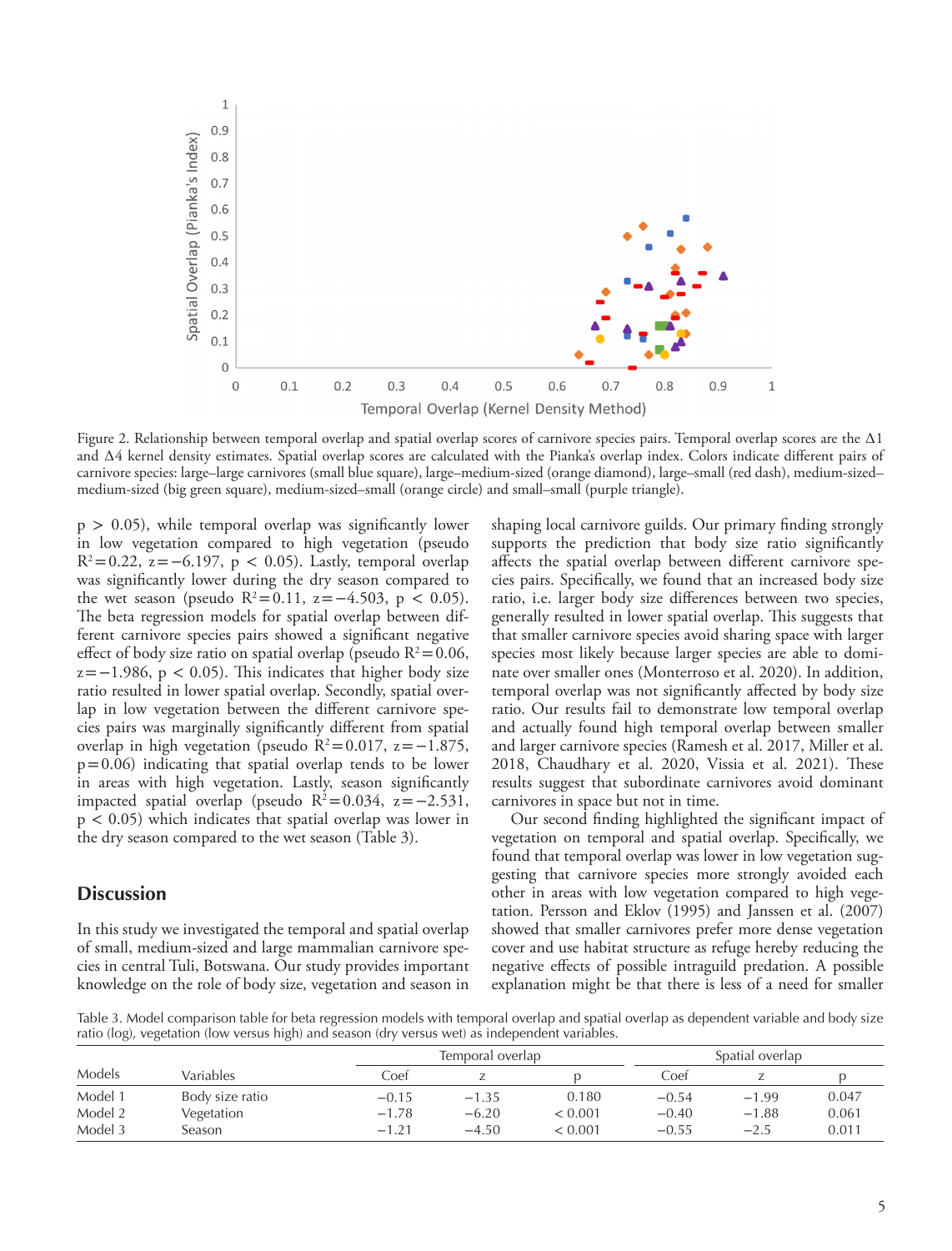carnivores to avoid more dominant carnivores in time in high vegetation. In addition, spatial overlap was marginally significantly lower in areas with high vegetation compared to areas with low vegetation. This suggest that smaller carnivore species reduce competition by using areas with high habitat complexity resulting in lower encounter rates (Janssen et al. 2007).

We found that temporal overlap was significantly lower during the dry season compared to the wet season. These findings are supported by Finnegan et al. (2021) who found that temporal segregation (e.g. a decrease in temporal overlap) between jaguars and pumas with mesocarnivores occurred more during the dry season than the wet season. Lower temporal overlap between different carnivore species pairs is likely caused by fewer food resources during the dry season and results in an increase in competition during this period (Finnegan et al. 2021). To avoid this competition, temporal segregation will increase between the carnivore species due to smaller carnivore species avoiding more dominate carnivore species. Furthermore, spatial overlap was significantly lower in the dry season compared to the wet season. Subordinate carnivores are known to avoid areas with high resource abundance when they overlapped highly with the activity area of more dominant carnivores (Vanak et al. 2013) and as a result when food sources are concentrated during the dry season, spatial overlap between carnivore species is lower.

We recognize two drawbacks of this study, namely using relatively small data sets for some of the carnivore species in this study and the fact that species might vary in their detection probabilities that we did not account for in our analysis. Although future studies could improve the data set, we conclude that there is increased segregation between species pairs with large body size differences in our extensive carnivore guild. As a result of local predator extinctions and/or reintroductions, changes might occur in the structure and function of ecosystems with cascading effects on prey or sympatric mesopredators (Slotow and Hunter 2009, Ripple et al. 2014). Changes in these ecosystems highlight the need for a better understanding of these interactions within different carnivore guilds and more research for further development of carnivore conservation is essential (Linnell and Strand 2000, Ripple et al. 2014).

*Acknowledgements* – We thank the Botswana Ministry of Environment, Wildlife and Tourism and the Department of Wildlife and National Parks (DWNP) for granting permission to conduct this research in Botswana (research permit number: ENT 8/36/4XXXXIV (31)). We wish to thank guests of Koro River Camp for their camera trap donations. In addition, we thank the different landowners for giving permission to include their properties in the study area. We thank staff members of Koro River Camp who assisted in the study. *Funding* – This research was funded by Albert Hartog and Timbo Afrika Foundation.

#### **Data availability statement**

Data are available from the Dryad Digital Repository: <https://doi.org/10.5061/dryad.tmpg4f50g> (Vissia and van Langevelde 2021).

#### **Supporting information**

The supporting information associated with this article is available from the online version.

#### **References**

- Bischof, R. et al. 2014. Being the underdog: an elusive small carnivore uses space with prey and time without enemies. – J. Zool. 293: 40–48.
- Buskirk, S. W. 2000. Chapter 4 Habitat fragmentation and interspecific competition: implications for lynx conservation. – In: Ruggiero, L. F. et al. (eds), Ecology and conservation of lynx in the United States. Gen. Tech. Rep. RMRS-GTR-30WWW. US Dept of Agriculture, Forest Service, Rocky Mountain Research Station, Fort Collins, CO, pp. 83–100.
- Caro, T. M. and Stoner, C. J. 2003. The potential for interspecific competition among African carnivores. – Biol. Conserv. 110: 67–75.
- Chaudhary, R. et al. 2020. Spatio-temporal partitioning and coexistence between leopard *Panthera pardus fusca* and Asiatic lion *Panthera leo persica* in Gir protected area, Gujarat, India. – PLoS One 15: e0229045.
- Chen, M. T. et al. 2009. Activity patterns and habitat use of sympatric small carnivores in southern Taiwan. – Mammalia 73: 20–26.
- Cozzi, G. et al. 2012. Fear of the dark or dinner by moonlight? Reduced temporal partitioning among Africa's large carnivores. – Ecology 93: 2590–2599.
- Cribari-Neto, F. and Zeileis, A. 2010. Beta regression in R. J. Stat. Softw. 34: 1–24.
- de Knegt, H. J. et al. 2010. Spatial autocorrelation and the scaling of species–environment relationships. – Ecology 91: 2455–2465.
- de Satgé, J. et al. 2017. Competition and coexistence in a small carnivore guild. – Oecologia 184: 873–884.
- Di Bitetti, M. S. et al. 2010. Niche partitioning and species coexistence in a Neotropical felid assemblage. – Acta Oecol. 36: 403–412.
- Donadio, E. and Buskirk, S. W. 2006. Diet, morphology and interspecific killing in Carnivora. – Am. Nat. 167: 524–536.
- Durant, S. M. 2000. Living with the enemy: avoidance of hyenas and lions by cheetahs in the Serengeti. – Behav. Ecol. 11: 624–632.
- Fedriani, J. M. et al. 1999. Niche relations among three sympatric Mediterranean carnivores. – Oecologia 121: 138–148.
- Finnegan, S. P. et al. 2021. 'When the felid's away, the mesocarnivores play': seasonal temporal segregation in a neotropical carnivore guild. – Mammal. Biol. 101: 1–8.
- Grossman, G. D. 1986. Food resource partitioning in a rocky intertidal fish assemblage. – J. Zool. 1: 317–355.
- Hayward, M. W. and Slotow, R. 2009. Temporal partitioning of activity in large African carnivores: tests of multiple hypotheses. – Afr. J. Wildl. Res. 39: 109–125.
- Hunter, J. and Caro, T. 2008. Interspecific competition and predation in American carnivore families. – Ethol. Ecol. Evol. 20: 295–324.
- Janssen, A. et al. 2007. Habitat structure affects intraguild predation. – Ecology 88: 2713–2719.
- Kolowski, J. M. and Forrester, T. D. 2017. Camera trap placement and the potential for bias due to trails and other features. – PLoS One 12: e0186679.
- Linkie, M. and Ridout, M. S. 2011. Assessing tiger–prey interactions in Sumatran rainforests. – J. Zool. 284: 224–229.